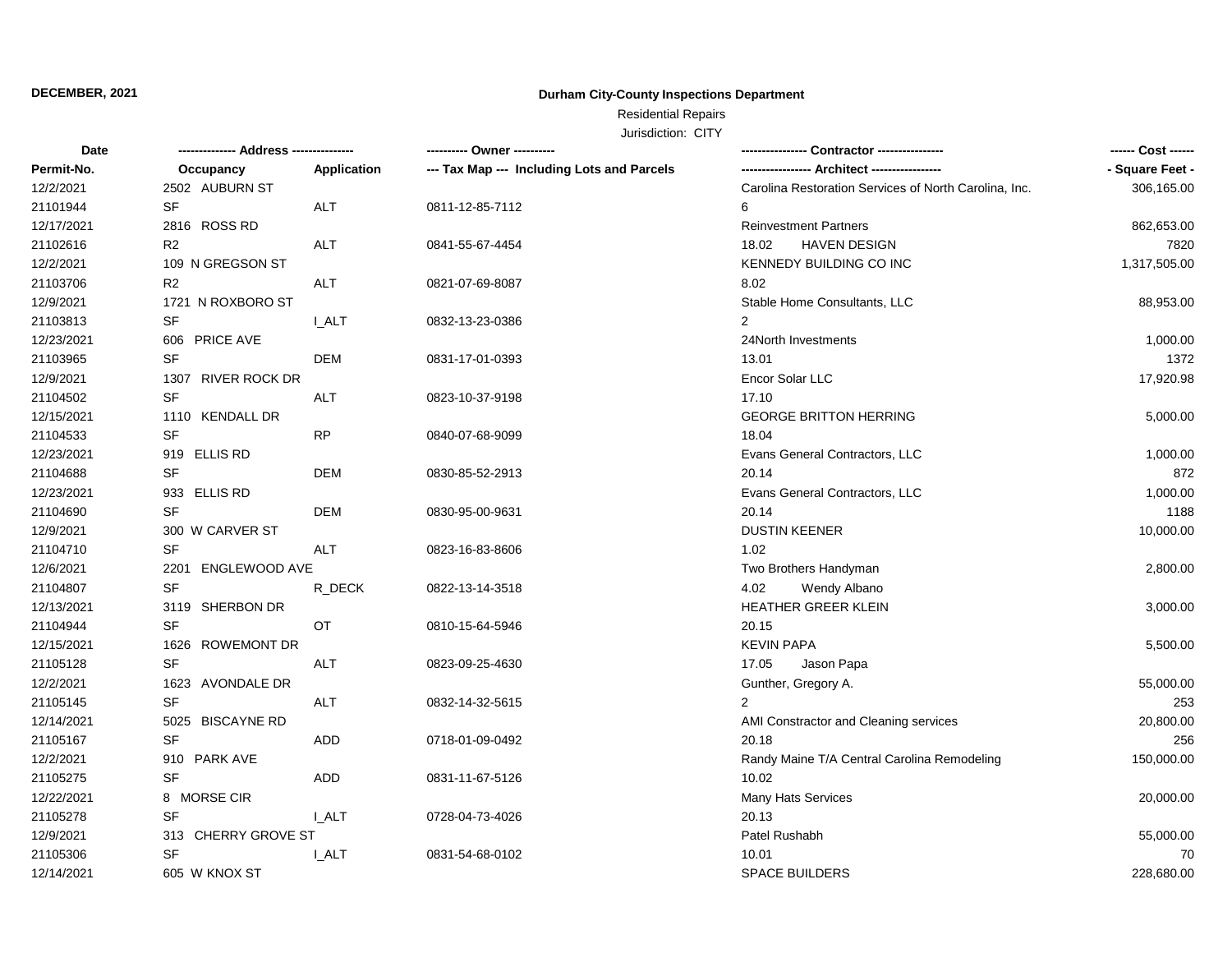### **Durham City-County Inspections Department**

# Residential Repairs

| Date       | ------------- Address -------------- |              | ---------- Owner ----------                |                                                    | ------ Cost ------ |  |
|------------|--------------------------------------|--------------|--------------------------------------------|----------------------------------------------------|--------------------|--|
| Permit-No. | Occupancy                            | Application  | --- Tax Map --- Including Lots and Parcels | ---------------- Architect ----------------        | - Square Feet -    |  |
| 21105325   | SF                                   | <b>I_ALT</b> | 0822-16-93-2484                            | 3.02                                               | 2105               |  |
| 12/29/2021 | 19 WESLEYWOOD DR                     |              |                                            | Robinson, David P.                                 | 36,450.00          |  |
| 21105355   | <b>SF</b>                            | <b>ADD</b>   | 0709-03-04-7943                            | 20.18                                              |                    |  |
| 12/6/2021  | 1713 ANCHOR WAY                      |              |                                            | John Harlow                                        | 24,000.00          |  |
| 21105362   | <b>SF</b>                            | <b>ADD</b>   | 0821-12-11-0128                            | 6                                                  | 326                |  |
| 12/17/2021 | 1715 E CORNWALLIS RD                 |              |                                            | Night Owl National Contractors, Inc.               | 54,883.54          |  |
| 21105370   | R <sub>2</sub>                       | RP           | 0739-01-16-2808                            | 20.10                                              |                    |  |
| 12/22/2021 | 2001 W CLUB BLVD                     |              |                                            | Superior Pools of Triangle, LLC                    | 160,000.00         |  |
| 21105388   | <b>SF</b>                            | <b>OT</b>    | 0822-14-24-9869                            | 4.01                                               |                    |  |
| 12/21/2021 | 831 GLENDALE AVE                     |              |                                            | CQC Home - Custom Quality Carpentry LLC, T/A       | 411,580.00         |  |
| 21105462   | <b>SF</b>                            | ADD          | 0832-17-00-6178                            | 8.02                                               | 750                |  |
| 12/9/2021  | 5301 WESTON DOWNS DR                 |              |                                            | Robinson, David P.                                 | 57,840.00          |  |
| 21105474   | <b>SF</b>                            | ADD          | 0709-03-14-4047                            | 20.18                                              | 500                |  |
| 12/2/2021  | 1809 GLENDALE AVE                    |              |                                            | NC Shed Builder                                    | 15,000.00          |  |
| 21105477   | <b>SF</b>                            | OT.          | 0832-13-03-6860                            | 3.02<br>NC Shed Builder                            | 192                |  |
| 12/17/2021 | 1303 WHISPERING OAK LN               |              |                                            | The Tradesman Company LLC                          | 9,088.00           |  |
| 21105505   | <b>SF</b>                            | R DECK       | 0852-04-54-9454                            | 18.04<br>The Tradesman Company LLC                 |                    |  |
| 12/2/2021  | 2422 W CLUB BLVD                     |              |                                            | Crabtree Spaces, LLC, G                            | 40,000.00          |  |
| 21105508   | <b>SF</b>                            | ALT          | 0812-95-55-8025                            | Kim Jennings<br>4.01                               |                    |  |
| 12/28/2021 | 2777 WYNTERCREST LN                  |              |                                            | Alpine Construction & Remodeling, LLC              | 6,500.00           |  |
| 21105524   | TH                                   | R_DECK       | 0739-01-27-4617                            | 20.10                                              |                    |  |
| 12/9/2021  | 1209 BALLERINA LN                    |              |                                            | Wood-N-Works                                       | 14,500.00          |  |
| 21105526   | <b>SF</b>                            | R DECK       | 0769-01-18-6575                            | 19                                                 |                    |  |
| 12/15/2021 | 3537 CAMBRIDGE RD                    |              |                                            | Anthony & Sylvan Pools North Carolina LLC          | 143,500.00         |  |
| 21105530   | <b>SF</b>                            | OT           | 0810-19-51-3620                            | Anthony & Sylvan Pools North Carolina LLC<br>20.07 |                    |  |
| 12/9/2021  | 1610 ROBINHOOD RD                    |              |                                            | <b>Kimberly Conen</b>                              | 5,000.00           |  |
| 21105531   | <b>SF</b>                            | R_DECK       | 0831-07-79-4543                            | 10.02                                              |                    |  |
| 12/2/2021  | 2219 NATION AVE                      |              |                                            | Home Art, LLC                                      | 16,688.00          |  |
| 21105556   | R <sub>2</sub>                       | <b>ALT</b>   | 0821-10-41-0420                            | 6                                                  |                    |  |
| 12/2/2021  | 919 DEMERIUS ST                      |              |                                            | CARISA DODSON                                      | 50,000.00          |  |
| 21105569   | <b>SF</b>                            | I ALT        | 0822-15-73-4233                            | 3.02                                               |                    |  |
| 12/1/2021  | 2009 ENGLEWOOD AVE                   |              |                                            | SHEFFIELD HOME REPAIR                              | 21,500.00          |  |
| 21105591   | SF                                   | ALT          | 0822-14-24-8571                            | 4.02                                               |                    |  |
| 12/8/2021  | 423 HARKNESS CIR                     |              |                                            | Housing Solutions, Inc.                            | 56,000.00          |  |
| 21105594   | <b>SF</b>                            | <b>ADD</b>   | 0801-03-42-2120                            | 20.17<br>Wes Wagoner                               | 336                |  |
| 12/28/2021 | 3614 HENNINGSON WAY                  |              |                                            | <b>GARUDA CUSTOM DECKS</b>                         | 29,000.00          |  |
| 21105603   | <b>SF</b>                            | <b>ADD</b>   | 0801-03-40-6960                            | 20.17                                              | 312                |  |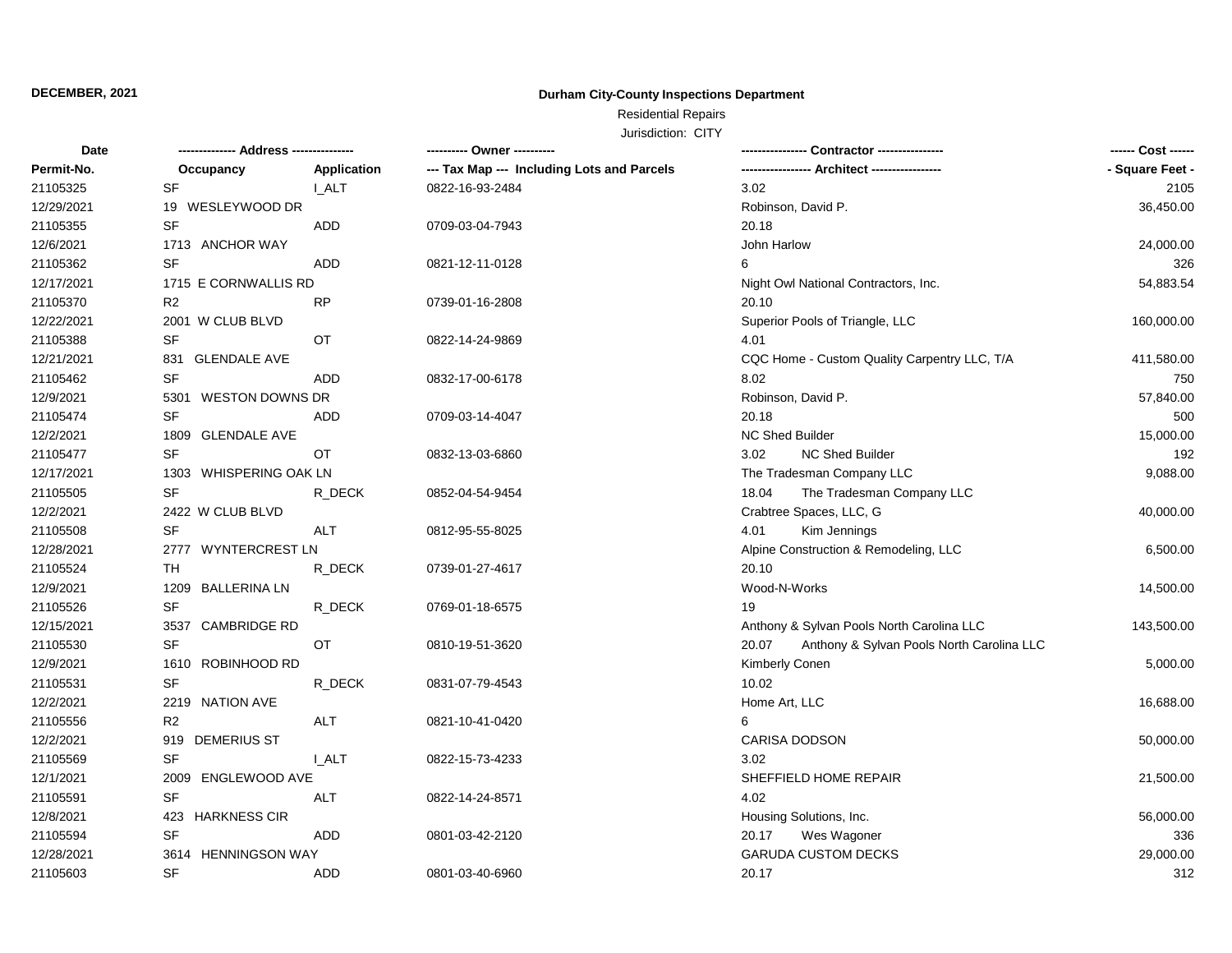### **Durham City-County Inspections Department**

# Residential Repairs

| -------------- Address ---------------<br>Date |                                   | ------ Cost ------ |                                            |                                                       |                 |
|------------------------------------------------|-----------------------------------|--------------------|--------------------------------------------|-------------------------------------------------------|-----------------|
| Permit-No.                                     | Occupancy                         | Application        | --- Tax Map --- Including Lots and Parcels | ---------------- Architect ----------------           | - Square Feet - |
| 12/22/2021                                     | 1411 BRIDGEWATER DR               |                    |                                            | Kris and Santae Cooper                                | 15,000.00       |
| 21105630                                       | SF                                | R_DECK             | 0833-01-48-7719                            | 17.09                                                 |                 |
| 12/22/2021                                     | 1923 HOLLOWAY ST                  |                    |                                            | Bounty Construction, Inc.                             | 16,000.00       |
| 21105636                                       | SF                                | <b>RP</b>          | 0831-12-96-2294                            | 10.02                                                 |                 |
| 12/2/2021                                      | 2724 STUART DR                    |                    |                                            | <b>Richard Chapple</b>                                | 25,000.00       |
| 21105677                                       | SF                                | <b>ADD</b>         | 0820-05-18-6293                            | $7^{\circ}$                                           |                 |
| 12/16/2021                                     | 5111 FORTUNES RIDGE DR            |                    |                                            | <b>GARUDA CUSTOM DECKS</b>                            | 28,145.00       |
| 21105692                                       | <b>SF</b>                         | ADD.               | 0729-03-13-3473                            | 20.11                                                 |                 |
| 12/1/2021                                      | 2510 STEPHENSON ST                |                    |                                            | <b>HARRISON WOLFF TRIPP</b>                           | 2,800.00        |
| 21105693                                       | $\ensuremath{\mathsf{SF}}\xspace$ | ALT                | 0832-10-47-4399                            | HARRISON WOLFF TRIPP<br>1.01                          |                 |
| 12/1/2021                                      | 5405 RAVENSWOOD PL                |                    |                                            | NC BUILDING COMPANY, INC.                             | 40,000.00       |
| 21105699                                       | <b>SF</b>                         | <b>ADD</b>         | 0729-04-92-2068                            | 20.10                                                 |                 |
| 12/17/2021                                     | 4001 BRAMBURY XING                |                    |                                            | Von Loor and Sloof Energy, LLC                        | 28,500.00       |
| 21105700                                       | <b>SF</b>                         | <b>ALT</b>         | 0833-14-24-6307                            | 17.09                                                 |                 |
| 12/2/2021                                      | 630 RED CEDAR CIR                 |                    |                                            | Genesis Construction - T/A Durazzo Enterprises, LLC   | 18,000.00       |
| 21105701                                       | SF                                | ADD                | 0846-01-26-7262                            | 21                                                    |                 |
| 12/6/2021                                      | 121 OLIVER LN                     |                    |                                            | Carolina Restoration Services of North Carolina, Inc. | 8,103.50        |
| 21105704                                       | <b>SF</b>                         | <b>RP</b>          | 0727-02-68-9629                            | 20.13                                                 |                 |
| 12/1/2021                                      | 2012 REDFERN WAY                  |                    |                                            | <b>Mark Dudley</b>                                    | 1,200.00        |
| 21105705                                       | <b>SF</b>                         | <b>I_ALT</b>       | 0821-13-13-7821                            | <b>Mark Dudley</b><br>6                               | 64              |
| 12/10/2021                                     | 4003 BRANCHWOOD DR                |                    |                                            | TYLER LEWIS CONSTRUCTION, LLC.                        | 11,800.00       |
| 21105711                                       | SF                                | R_DECK             | 0800-01-38-2112                            | 20.17                                                 |                 |
| 12/10/2021                                     | 2123 CHEEK RD                     |                    |                                            | Sigora Solar LLC                                      | 21,024.00       |
| 21105719                                       | <b>SF</b>                         | ALT                | 0842-17-20-0704                            | 18.01                                                 |                 |
| 12/1/2021                                      | 1525 CLERMONT RD                  |                    |                                            | JM Decks and Fence LLC.                               | 10,500.00       |
| 21105720                                       | <b>SF</b>                         | R DECK             | 0728-04-70-8242                            | 20.13                                                 |                 |
| 12/10/2021                                     | 415 CECIL ST                      |                    |                                            | Home Improvements Orellana, Inc.                      | 4,500.00        |
| 21105723                                       | <b>SF</b>                         | R_DECK             | 0820-08-98-0474                            | 13.03                                                 | 120             |
| 12/8/2021                                      | 714 GASTON MANOR DR               |                    |                                            | SOUTHERN EXPOSURE SUNROOMS                            | 19,780.00       |
| 21105725                                       | <b>SF</b>                         | ALT                | 0769-03-22-8632                            | 19                                                    | 220             |
| 12/17/2021                                     | 2113 PERSHING ST                  |                    |                                            | Production Construction Inc.                          | 67,943.96       |
| 21105728                                       | <b>SF</b>                         | ADD                | 0822-09-16-7362                            | 4.01                                                  |                 |
| 12/1/2021                                      | 1134 SHELLBANK DR                 |                    |                                            | <b>Steven Parks</b>                                   | 6,261.00        |
| 21105730                                       | <b>SF</b>                         | R_DECK             | 0860-03-11-4257                            | 19                                                    |                 |
| 12/1/2021                                      | 518 COOK RD                       |                    |                                            | THEODORE D THORNTON                                   | 26,000.00       |
| 21105749                                       | SF                                | ALT                | 0820-19-61-0231                            | 20.09                                                 |                 |
| 12/6/2021                                      | 5 CLUBSTONE CT                    |                    |                                            | DAVE CHILTON                                          | 10,000.00       |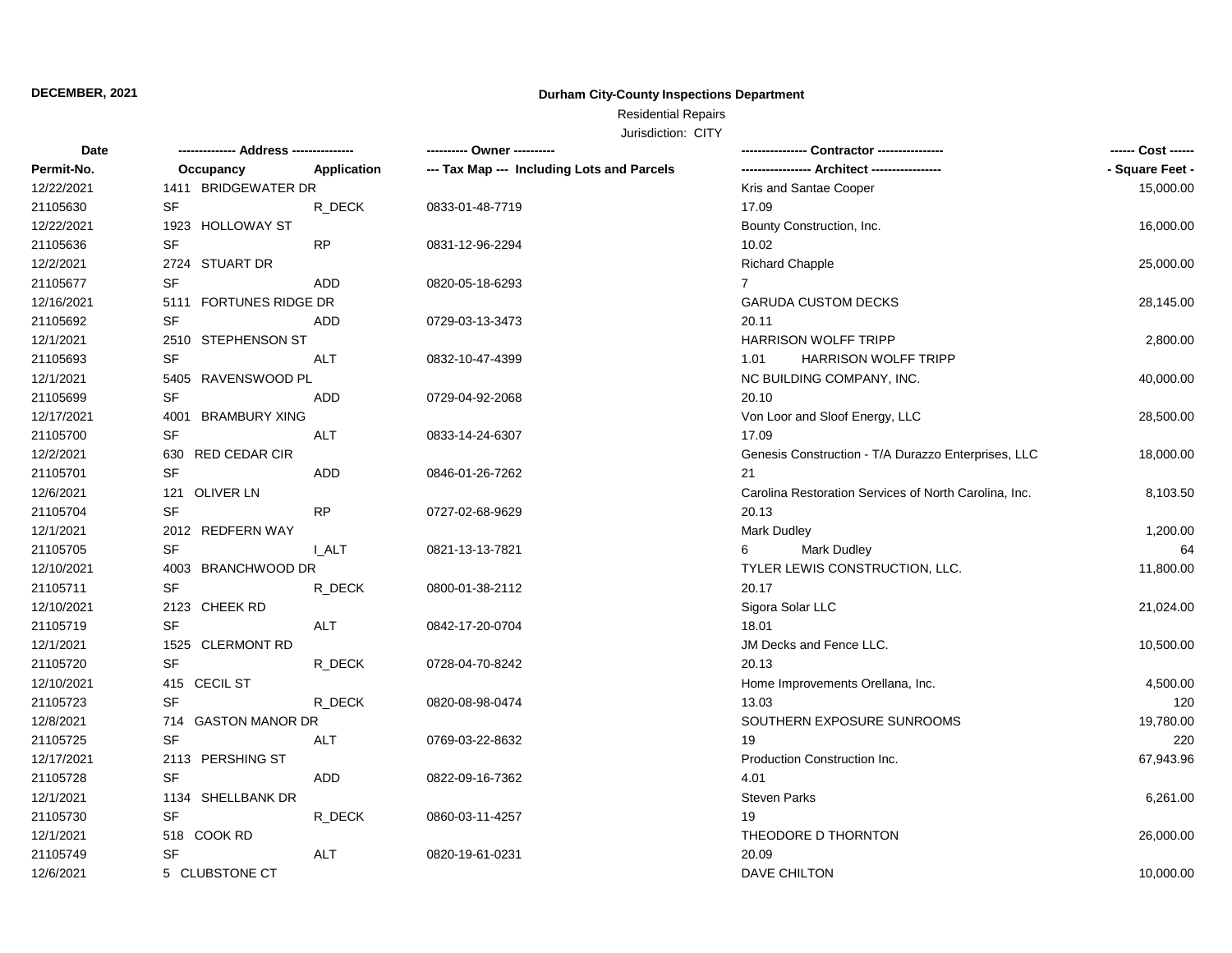### **Durham City-County Inspections Department**

# Residential Repairs

| Date       | ------------- Address --------------- |             | ---------- Owner ----------                |                                                       | ------ Cost ------ |
|------------|---------------------------------------|-------------|--------------------------------------------|-------------------------------------------------------|--------------------|
| Permit-No. | Occupancy                             | Application | --- Tax Map --- Including Lots and Parcels | --- Architect -----------------                       | - Square Feet -    |
| 21105752   | <b>SF</b>                             | R DECK      | 0727-02-95-0539                            | 20.13                                                 | 118                |
| 12/16/2021 | 2600 ELLIS RD                         |             |                                            | CHAMPION GRADING AND PAVING, LLC                      | 1,000.00           |
| 21105753   | <b>SF</b>                             | <b>DEM</b>  | 0749-02-56-3124                            | 18.05                                                 | 1500               |
| 12/9/2021  | 3204 STONEYBROOK DR                   |             |                                            | <b>GATEWAY BUILDING COMPANY</b>                       | 35,000.00          |
| 21105767   | <b>SF</b>                             | FO.         | 0813-72-11-1660                            | <b>CENTER STUDIO ARCHITECTURE</b><br>17.05            |                    |
| 12/1/2021  | 4102 TALCOTT DR                       |             |                                            | DDM CONSTRUCTION SERVICES, LLC                        | 32,500.00          |
| 21105768   | SF                                    | <b>ADD</b>  | 0812-01-05-4207                            | 17.06<br>Kim Jennings                                 | 192                |
| 12/1/2021  | 210 BRANDERMILL DR                    |             |                                            | KINGSFORD HOME IMPROVEMENT                            | 21,067.00          |
| 21105772   | <b>SF</b>                             | ADD         | 0729-03-23-1696                            | 20.11                                                 | 120                |
| 12/10/2021 | 1503 RUFFIN ST                        |             |                                            | Crabtree Spaces, LLC, G                               | 175,000.00         |
| 21105777   | <b>SF</b>                             | <b>ADD</b>  | 0822-16-84-5378                            | 3.02                                                  | 2102               |
| 12/15/2021 | 1433 COZART ST                        |             |                                            | PURE ENERGY, LLC.                                     | 24,102.00          |
| 21105779   | <b>SF</b>                             | <b>ALT</b>  | 0834-04-81-3538                            | 17.08                                                 |                    |
| 12/14/2021 | 2710 E SHOREHAM ST                    |             |                                            | TESLA ENERGY OPERATIONS, INC.                         | 59,700.00          |
| 21105782   | SF                                    | ALT         | 0820-06-27-7916                            | $\overline{7}$                                        |                    |
| 12/2/2021  | 2817 HOLBROOK ST                      |             |                                            | Carolina Restoration Services of North Carolina, Inc. | 66,000.00          |
| 21105784   | <b>SF</b>                             | ALT         | 0832-06-48-0734                            | 1.01                                                  |                    |
| 12/10/2021 | 826 GLENCO RD                         |             |                                            | Ram Jack T/A Foundation Solutions, LLC                | 14,320.00          |
| 21105788   | <b>SF</b>                             | <b>RP</b>   | 0749-02-87-9137                            | 18.05                                                 |                    |
| 12/2/2021  | 540 MARTHA ST                         |             |                                            | Ram Jack T/A Foundation Solutions, LLC                | 6,800.00           |
| 21105789   | <b>SF</b>                             | <b>RP</b>   | 0830-05-08-1041                            | 13.03                                                 |                    |
| 12/15/2021 | 2916 KANEWOOD DR                      |             |                                            | Luke A Taylor                                         | 18,226.00          |
| 21105798   | <b>SF</b>                             | ОT          | 0820-42-66-8970                            | 20.09                                                 | 400                |
| 12/2/2021  | 309 N HYDE PARK AVE                   |             |                                            | Curate Construction Company, LLC                      | 99,550.00          |
| 21105799   | SF                                    | ADD         | 0831-14-44-8629                            | 10.01<br><b>HH Architecture</b>                       |                    |
| 12/1/2021  | 106 BARNHILL ST                       |             |                                            | RASHAD NELSON                                         | 3,700.00           |
| 21105801   | <b>SF</b>                             | R_DECK      | 0820-35-11-1850                            | 20.09<br>Kadmiel Mutanga                              |                    |
| 12/1/2021  | 2205 MARLOWE DR                       |             |                                            | Sean Holland                                          | 1,000.00           |
| 21105804   | <b>SF</b>                             | DEM         | 0823-17-21-3233                            | 17.05                                                 | 1852               |
| 12/1/2021  | 401 N ELIZABETH ST                    |             |                                            | <b>DENNIS RUSH</b>                                    | 7,500.00           |
| 21105805   | SF                                    | R_DECK      | 0831-09-27-2306                            | 11                                                    | 530                |
| 12/10/2021 | 8 DANDYWOOD LN                        |             |                                            | Ram Jack T/A Foundation Solutions, LLC                | 9,860.00           |
| 21105809   | <b>SF</b>                             | <b>RP</b>   | 0729-03-31-1861                            | 20.12                                                 |                    |
| 12/1/2021  | 1218 FERN ST                          |             |                                            | Ram Jack T/A Foundation Solutions, LLC                | 3,950.00           |
| 21105810   | <b>SF</b>                             | <b>RP</b>   | 0831-11-57-7444                            | 10.01                                                 |                    |
| 12/13/2021 | 3537 HAMSTEAD CT                      |             |                                            | Ram Jack T/A Foundation Solutions, LLC                | 4,550.00           |
| 21105811   | <b>SF</b>                             | <b>RP</b>   | 0810-02-90-1083                            | 20.07                                                 |                    |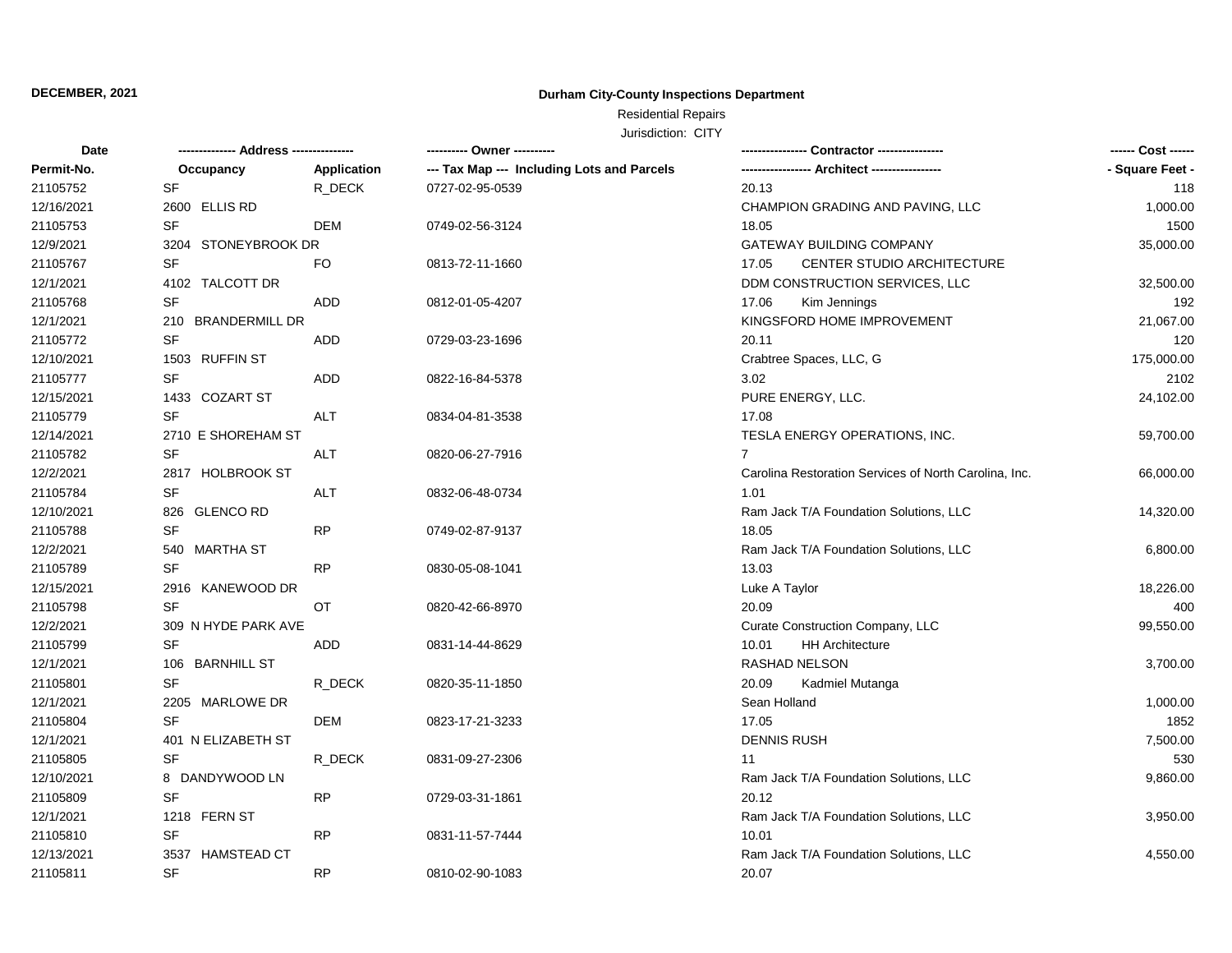### **Durham City-County Inspections Department**

# Residential Repairs

| Date       | -------------- Address --------------- |             | ---------- Owner ----------                |                                        | ------ Cost ------ |
|------------|----------------------------------------|-------------|--------------------------------------------|----------------------------------------|--------------------|
| Permit-No. | Occupancy                              | Application | --- Tax Map --- Including Lots and Parcels | -- Architect ----------------          | - Square Feet -    |
| 12/1/2021  | 6004 TAHOE DR                          |             |                                            | Ram Jack T/A Foundation Solutions, LLC | 9,800.00           |
| 21105812   | SF                                     | <b>RP</b>   | 0728-01-39-6710                            | 20.12                                  |                    |
| 12/1/2021  | 116 CHERYL AVE                         |             |                                            | Pinam Construction, Inc.               | 6,644.00           |
| 21105817   | SF                                     | <b>RP</b>   | 0824-02-69-8823                            | 16.01                                  |                    |
| 12/1/2021  | 4408 DENFIELD ST                       |             |                                            | FOUNDATION XPERTS, LLC                 | 7,000.00           |
| 21105818   | <b>SF</b>                              | <b>RP</b>   | 0823-98-45-1027                            | 17.09                                  |                    |
| 12/16/2021 | 5708 WHIPPOORWILL ST                   |             |                                            | DAVIS, JOE S.                          | 6,500.00           |
| 21105820   | SF                                     | <b>LALT</b> | 0834-01-05-6615                            | 17.08                                  |                    |
| 12/2/2021  | 1715 NELLORA LN                        |             |                                            | Blue Raven Solar LLC                   | 12,960.00          |
| 21105821   | SF                                     | <b>ALT</b>  | 0850-02-86-5779                            | 18.05                                  |                    |
| 12/14/2021 | 4916 GLENDARION DR                     |             |                                            | Dreps Construction, LLC, Matt          | 19,500.00          |
| 21105823   | <b>SF</b>                              | <b>ADD</b>  | 0719-04-84-6185                            | 20.11                                  | 168                |
| 12/17/2021 | 105 SETTLERS MILL LN                   |             |                                            | CoCreations Construction & Design LLC  | 44,863.00          |
| 21105825   | <b>SF</b>                              | <b>ADD</b>  | 0727-01-49-0331                            | 20.12                                  | 280                |
| 12/14/2021 | 2002 WOODVIEW DR                       |             |                                            | Avolta Power, Inc.                     | 27,400.00          |
| 21105835   | <b>SF</b>                              | <b>ALT</b>  | 0822-12-87-4096                            | 1.02                                   |                    |
| 12/6/2021  | 1101 GRANDOVER DR                      |             |                                            | Archadeck of Raleigh Durham            | 55,288.00          |
| 21105838   | <b>SF</b>                              | R_DECK      | 0727-01-38-9208                            | 20.12                                  | 531                |
| 12/14/2021 | 313 GARDEN WALK DR                     |             |                                            | The Durham Table Company               | 26,952.00          |
| 21105839   | <b>SF</b>                              | ADD         | 0830-04-50-9295                            | 20.27                                  |                    |
| 12/6/2021  | 205 SOUTH BEND DR                      |             |                                            | JM Decks and Fence LLC.                | 7,000.00           |
| 21105844   | <b>SF</b>                              | R_DECK      | 0717-02-77-1224                            | 20.20                                  | 353                |
| 12/17/2021 | 3813 NOTTAWAY RD                       |             |                                            | TESLA ENERGY OPERATIONS, INC.          | 101,400.00         |
| 21105849   | SF                                     | ALT         | 0719-01-27-1460                            | 20.08                                  |                    |
| 12/15/2021 | 3132 DIXON RD                          |             |                                            | CoCreations Construction & Design LLC  | 18,240.00          |
| 21105863   | SF                                     | ADD         | 0810-75-63-2103                            | 20.15                                  | 204                |
| 12/2/2021  | 6215 LAKEFRONT ST                      |             |                                            | Covenant Solar Tech LLC                | 8,000.00           |
| 21105864   | <b>SF</b>                              | <b>ALT</b>  | 0749-83-84-1646                            | 18.05                                  |                    |
| 12/22/2021 | 4804 AMERICAN DR                       |             |                                            | TODD DURHAM                            | 9,000.00           |
| 21105865   | <b>SF</b>                              | <b>OT</b>   | 0802-02-87-8506                            | 17.06                                  |                    |
| 12/6/2021  | 2004 GOLDEN BELT PKWY                  |             |                                            | CHAPEL HILL CONSTRUCTION               | 26,000.00          |
| 21105887   | <b>SF</b>                              | R_DECK      | 0850-03-01-2411                            | 18.05                                  |                    |
| 12/13/2021 | 703 W TRINITY AVE                      |             |                                            | JERGENSEN CONSTRUCTION, INC.           | 120,000.00         |
| 21105889   | R <sub>1</sub>                         | <b>ALT</b>  | 0822-20-80-6743                            | MORGAN STRIDER HAYNES<br>8.02          |                    |
| 12/21/2021 | 4118 SWARTHMORE RD                     |             |                                            | Ridgeline Home Builder Inc             | 9,000.00           |
| 21105901   | SF                                     | OT          | 0719-03-04-1767                            | 20.18                                  | 180                |
| 12/21/2021 | 4029 BOOKER AVE                        |             |                                            | JUAN OMAR CALLEJAS A.                  | 70,000.00          |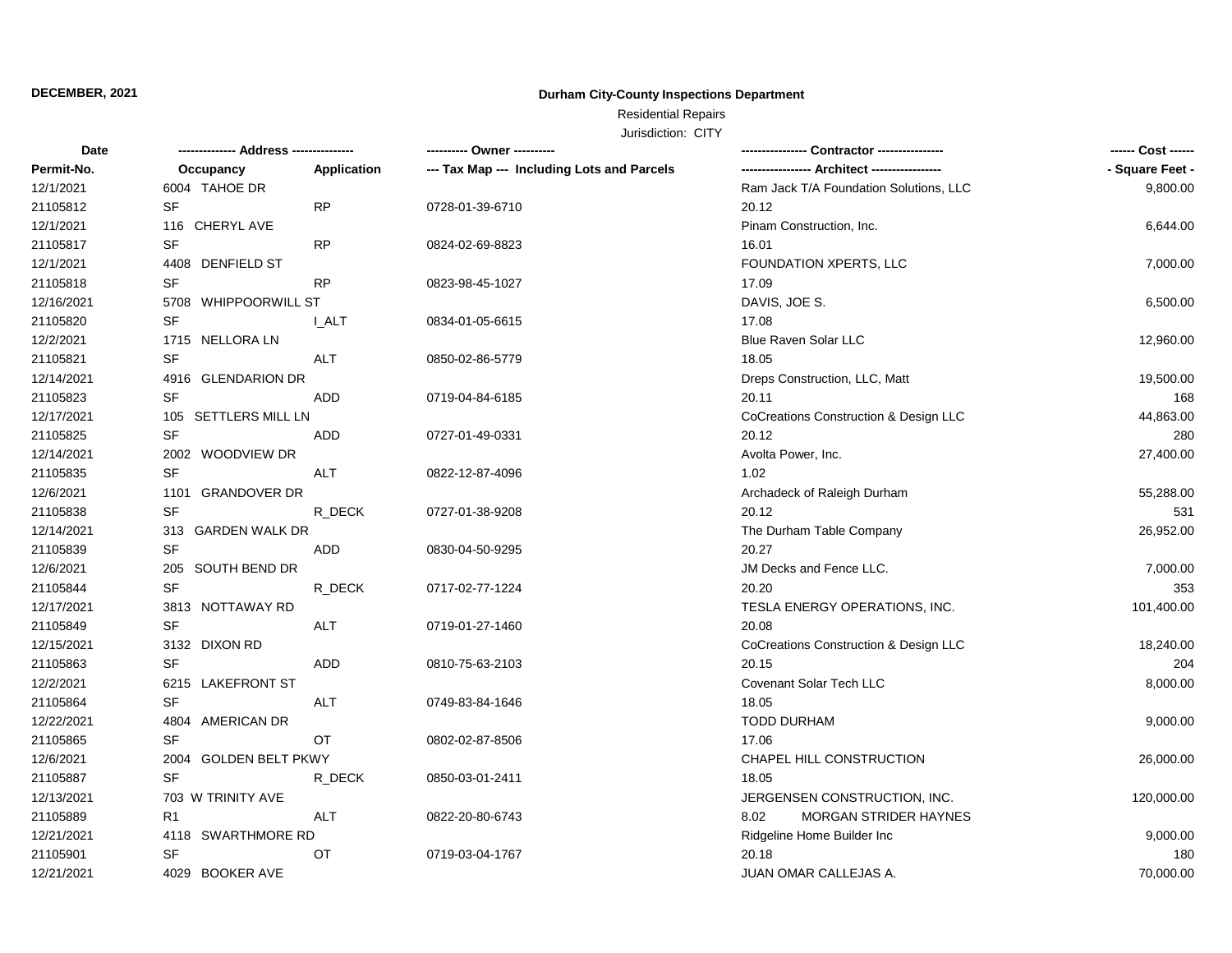### **Durham City-County Inspections Department**

# Residential Repairs

| <b>Date</b> | -------------- Address --------------- |              | ---------- Owner ----------                |                                                       |                 |
|-------------|----------------------------------------|--------------|--------------------------------------------|-------------------------------------------------------|-----------------|
| Permit-No.  | Occupancy                              | Application  | --- Tax Map --- Including Lots and Parcels |                                                       | - Square Feet - |
| 21105904    | <b>SF</b>                              | <b>ADD</b>   | 0729-02-89-1865                            | 20.10                                                 | 1700            |
| 12/2/2021   | 5408 LACY RD                           |              |                                            | TITAN SOLAR POWER NC, INC.                            | 17,380.00       |
| 21105906    | SF                                     | <b>ALT</b>   | 0729-04-71-1457                            | 20.10                                                 |                 |
| 12/6/2021   | 201 N GUTHRIE AVE                      |              |                                            | <b>MIC Construction</b>                               | 2,000.00        |
| 21105914    | <b>SF</b>                              | <b>DEM</b>   | 0831-64-42-6232                            | 10.01                                                 | 5200            |
| 12/6/2021   | 207 N GUTHRIE AVE                      |              |                                            | <b>MIC Construction</b>                               | 1,000.00        |
| 21105915    | SF                                     | <b>DEM</b>   | 0831-64-43-5082                            | 10.01                                                 | 1300            |
| 12/28/2021  | 1006 BRANWELL DR                       |              |                                            | DiRienzo Builders, LLC                                | 131,343.00      |
| 21105927    | SF                                     | I ALT        | 0758-03-11-0893                            | 20.14                                                 | 1643            |
| 12/17/2021  | 4111 AMESBURY LN                       |              |                                            | <b>RICKY ROBINSON</b>                                 | 212,500.00      |
| 21105928    | <b>SF</b>                              | ADD          | 0719-01-05-4304                            | 20.18<br><b>Todd Addison Designs</b>                  |                 |
| 12/13/2021  | 1204 SEDGEFIELD ST                     |              |                                            | Sierra Structures, Inc.                               | 7,204.00        |
| 21105934    | <b>SF</b>                              | R_DECK       | 0822-10-45-7238                            | 3.01                                                  | 94              |
| 12/14/2021  | 105 CROSS COUNTRY WAY                  |              |                                            | Carolina Restoration Services of North Carolina, Inc. | 18,910.37       |
| 21105935    | <b>TH</b>                              | <b>RP</b>    | 0758-01-27-0249                            | 20.28                                                 |                 |
| 12/15/2021  | 3117 ALABAMA AVE                       |              |                                            | NORTH CAROLINA EXTERIORS LLC                          | 1,000.00        |
| 21105937    | <b>SF</b>                              | <b>DEM</b>   | 0813-16-93-7099                            | 17.05                                                 | 1275            |
| 12/15/2021  | 2802 W CARVER ST                       |              |                                            | NORTH CAROLINA EXTERIORS LLC                          | 1,000.00        |
| 21105938    | SF                                     | DEM          | 0813-16-92-8810                            | 17.05                                                 | 1100            |
| 12/22/2021  | 2637 MCDOWELL RD                       |              |                                            | Hershberger, Todd Brindley                            | 90,000.00       |
| 21105942    | <b>SF</b>                              | I ALT        | 0811-15-62-9528                            |                                                       |                 |
| 12/6/2021   | 2513 FARTHING ST                       |              |                                            | POWER LIFT FOUNDATION REPAIR - T/A BOLIN              | 7,800.00        |
| 21105945    | <b>SF</b>                              | <b>RP</b>    | 0832-09-17-6157                            | 1.02                                                  |                 |
| 12/13/2021  | 6 SILVERBELL CT                        |              |                                            | PURE ENERGY, LLC.                                     | 6,379.00        |
| 21105946    | <b>SF</b>                              | <b>ALT</b>   | 0727-03-33-7718                            | 20.12                                                 |                 |
| 12/29/2021  | 1145 FISKE ST                          |              |                                            | TITAN SOLAR POWER NC, INC.                            | 11,100.00       |
| 21105958    | <b>SF</b>                              | ALT          | 0831-08-98-4368                            | 10.02                                                 |                 |
| 12/13/2021  | 5222 GREYFIELD BLVD                    |              |                                            | <b>Richard Chapple</b>                                | 23,000.00       |
| 21105963    | <b>SF</b>                              | R DECK       | 0729-01-15-2660                            | 20.11                                                 | 360             |
| 12/28/2021  | 3304 COLE MILL RD                      |              |                                            | Jolley Builders LLC, Steve                            | 100,000.00      |
| 21105965    | SF                                     | ADD          | 0803-02-95-4846                            | 17.07                                                 | 440             |
| 12/6/2021   | 19 DRUMMOND CT                         |              |                                            | Ram Jack T/A Foundation Solutions, LLC                | 3,400.00        |
| 21105966    | <b>SF</b>                              | <b>RP</b>    | 0728-01-38-4372                            | Ground Force Engineers - Derek Harwood<br>20.12       |                 |
| 12/13/2021  | 3518 RUGBY RD                          |              |                                            | CQC Home - Custom Quality Carpentry LLC, T/A          | 88,788.49       |
| 21105968    | <b>SF</b>                              | <b>I_ALT</b> | 0719-01-36-8264                            | 20.08                                                 |                 |
| 12/13/2021  | 2227 CRANFORD RD                       |              |                                            | Groundworks North Carolina, LLC                       | 29,990.00       |
| 21105970    | <b>SF</b>                              | <b>RP</b>    | 0811-12-95-2754                            | 6                                                     |                 |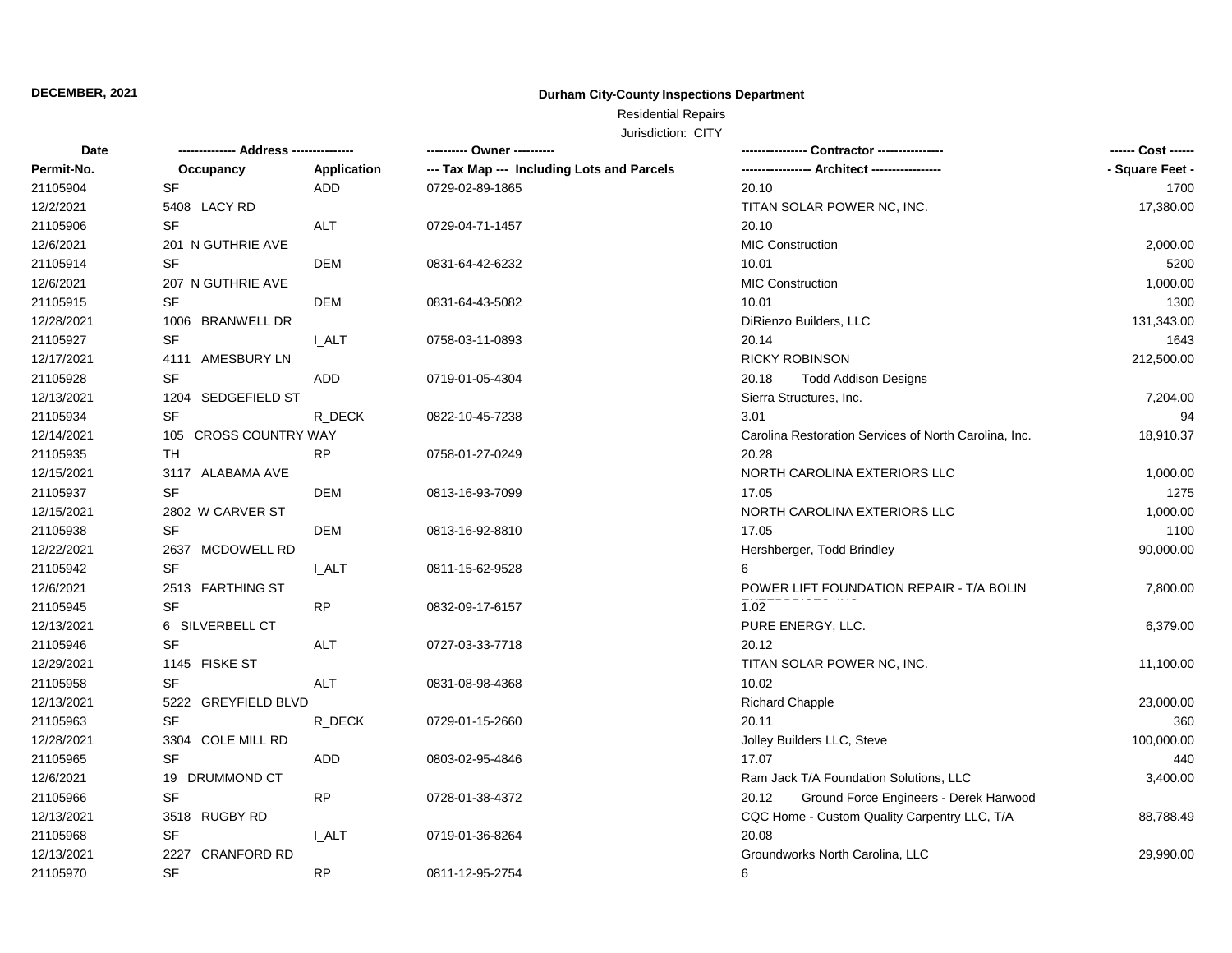### **Durham City-County Inspections Department**

# Residential Repairs

| <b>Date</b> | -------------- Address --------------- |              | ---------- Owner ----------                |                                                  |                 |
|-------------|----------------------------------------|--------------|--------------------------------------------|--------------------------------------------------|-----------------|
| Permit-No.  | Occupancy                              | Application  | --- Tax Map --- Including Lots and Parcels |                                                  | - Square Feet - |
| 12/13/2021  | 5405 MIDDLETON RD                      |              |                                            | Groundworks North Carolina, LLC                  | 10,229.00       |
| 21105971    | SF                                     | <b>RP</b>    | 0729-04-91-0830                            | 20.10                                            |                 |
| 12/15/2021  | 633 HIDDENBROOK DR                     |              |                                            | CW of Raleigh/Durham LLC - Champion Window Co of | 26,900.00       |
| 21105972    | <b>SF</b>                              | <b>ADD</b>   | 0860-01-07-3262                            | Martin J. Goss<br>18.05                          | 168             |
| 12/13/2021  | 3109 RIDGESTONE PKWY                   |              |                                            | Thomas Snyder                                    | 11,436.25       |
| 21105975    | SF                                     | OT           | 0814-04-52-7423                            | 17.07                                            |                 |
| 12/15/2021  | 6 DONNELLY CT                          |              |                                            | Pinam Construction, Inc.                         | 39,480.00       |
| 21105983    | SF                                     | <b>RP</b>    | 0727-04-64-1927                            | 20.13                                            |                 |
| 12/14/2021  | 3023 OMAH ST                           |              |                                            | NORTH CAROLINA EXTERIORS LLC                     | 1,000.00        |
| 21105987    | SF                                     | <b>DEM</b>   | 0823-17-02-1271                            | 17.05                                            | 952             |
| 12/14/2021  | 1818 GLENDALE AVE                      |              |                                            | <b>Steven Parks</b>                              | 13,301.00       |
| 21105988    | $\ensuremath{\mathsf{SF}}\xspace$      | R_DECK       | 0832-13-04-9101                            | $\overline{2}$                                   |                 |
| 12/14/2021  | 35 CHURCHWELL CT                       |              |                                            | ROBERT ALFARO                                    | 12,800.00       |
| 21105989    | SF                                     | R DECK       | 0718-02-57-4775                            | 20.11                                            | 400             |
| 12/14/2021  | 501 GURLEY ST                          |              |                                            | Sierra Structures, Inc.                          | 16,691.00       |
| 21105995    | SF                                     | R_DECK       | 0831-05-17-8653                            | 11                                               |                 |
| 12/14/2021  | 3527 HOPE VALLEY RD                    |              |                                            | Groundworks North Carolina, LLC                  | 17,455.00       |
| 21105997    | <b>SF</b>                              | <b>RP</b>    | 0810-20-81-5107                            | 20.07                                            |                 |
| 12/14/2021  | 1103 HUNTSMAN DR                       |              |                                            | Groundworks North Carolina, LLC                  | 11,933.00       |
| 21105998    | <b>SF</b>                              | <b>RP</b>    | 0728-03-42-0766                            | 20.13                                            |                 |
| 12/14/2021  | 12 KILKENNY CT                         |              |                                            | Ram Jack T/A Foundation Solutions, LLC           | 4,600.00        |
| 21105999    | SF                                     | <b>RP</b>    | 0728-03-41-5233                            | 20.13                                            |                 |
| 12/14/2021  | 3902 BOOKER AVE                        |              |                                            | Palmetto Solar, LLC                              | 24,000.00       |
| 21106010    | <b>SF</b>                              | <b>ALT</b>   | 0820-20-70-8928                            | 20.10                                            |                 |
| 12/14/2021  | 1503 VIRGINIA AVE                      |              |                                            | <b>CHASE BUILDING COMPANY</b>                    | 1,000.00        |
| 21106013    | SF                                     | <b>DEM</b>   | 0822-09-06-7546                            | 4.01                                             | 2958            |
| 12/14/2021  | 6 SURREY LN                            |              |                                            | Grau Building Company, LLC                       | 540,000.00      |
| 21106015    | <b>SF</b>                              | I ALT        | 0719-02-78-7848                            | 20.07                                            |                 |
| 12/28/2021  | 108 HICO WAY                           |              |                                            | <b>Russell Deaton</b>                            | 8,000.00        |
| 21106016    | <b>SF</b>                              | R_DECK       | 0850-03-33-4154                            | 18.05                                            | 380             |
| 12/14/2021  | 6 WYNMORE DR                           |              |                                            | RED LADDER RESIDENTIAL NICOLE R. GOOLSBY,        | 39,410.00       |
| 21106024    | <b>SF</b>                              | <b>I_ALT</b> | 0719-02-96-3212                            | 20.11                                            |                 |
| 12/20/2021  | 3309 SPECTOR ST                        |              |                                            | James Compton                                    | 85,000.00       |
| 21106029    | <b>SF</b>                              | <b>ADD</b>   | 0833-17-11-6034                            | 1.02<br>Tom Holleman                             |                 |
| 12/14/2021  | 6 AUTUMN LEAF LN                       |              |                                            | PURE ENERGY, LLC.                                | 6,714.00        |
| 21106031    | <b>SF</b>                              | ALT          | 0852-03-34-7095                            | 18.04                                            |                 |
| 12/14/2021  | 1026 SPACIOUS SKIES LN                 |              |                                            | PURE ENERGY, LLC.                                | 11,363.00       |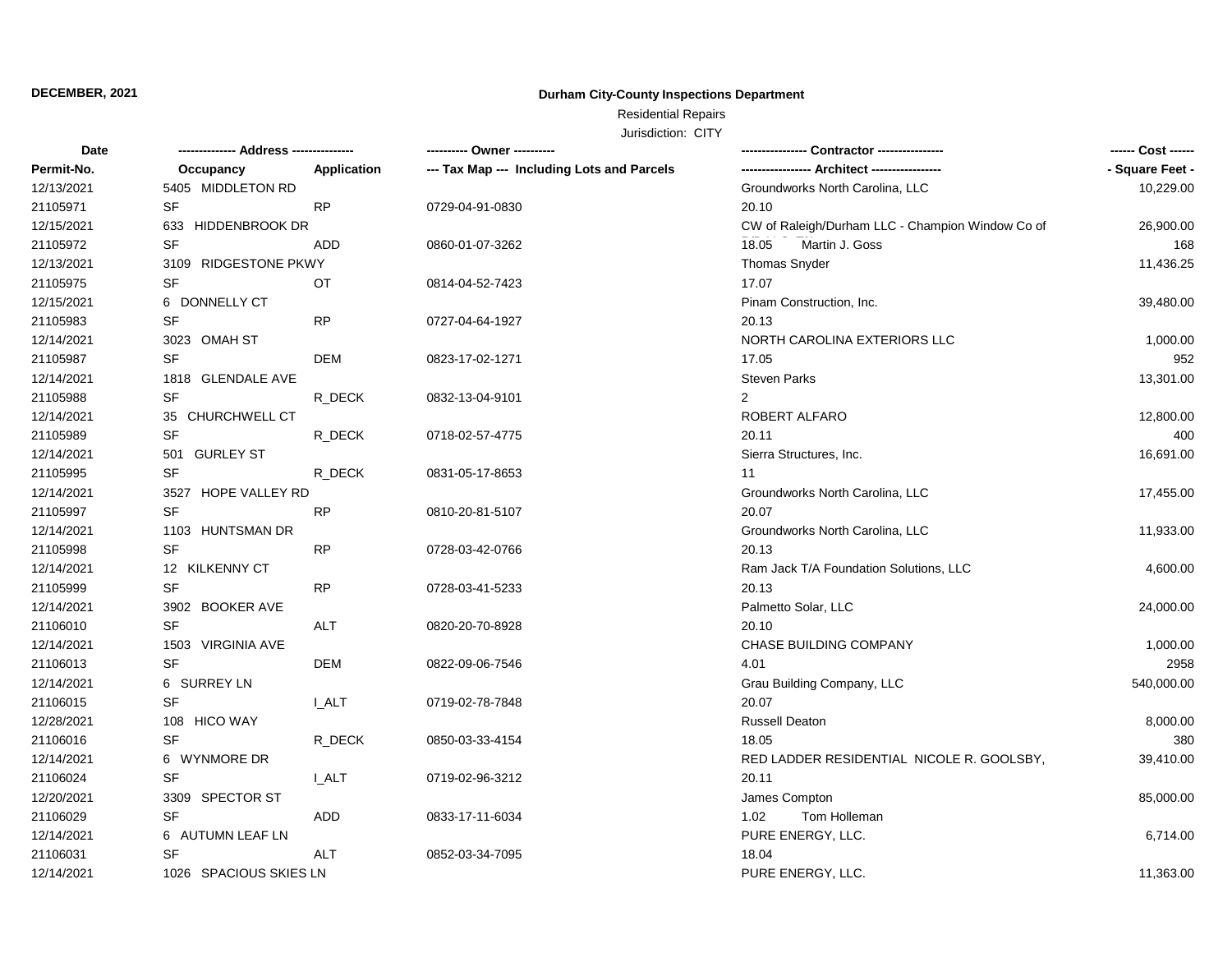### **Durham City-County Inspections Department**

# Residential Repairs

| <b>Date</b> | ------------- Address -------------- |              | ---------- Owner ----------                |                                              | ------ Cost ------ |  |
|-------------|--------------------------------------|--------------|--------------------------------------------|----------------------------------------------|--------------------|--|
| Permit-No.  | Occupancy                            | Application  | --- Tax Map --- Including Lots and Parcels |                                              | - Square Feet -    |  |
| 21106033    | SF                                   | ALT          | 0840-02-85-2941                            | 18.05                                        |                    |  |
| 12/21/2021  | 546 CALLANDALE LN                    |              |                                            | RESTOREPRO RECONSTRUCTION, INC.              | 272,903.89         |  |
| 21106047    | SF                                   | <b>RP</b>    | 0840-04-94-1075                            | 18.05                                        |                    |  |
| 12/15/2021  | 2204 CHAPEL HILL RD                  |              |                                            | Hylton Daniel Properties, LLC                | 132,000.00         |  |
| 21106055    | SF                                   | ADD          | 0821-13-03-5131                            | 6                                            | 780                |  |
| 12/28/2021  | 521 TURNSTONE DR                     |              |                                            | HARLAND WINDOWS & SIDING                     | 26,500.00          |  |
| 21106056    | SF                                   | <b>ALT</b>   | 0769-01-36-1428                            | 19                                           |                    |  |
| 12/14/2021  | 910 FLEMING DR                       |              |                                            | FREEDOM FOREVER NORTH CAROLINA, LLC          | 8,687.00           |  |
| 21106064    | <b>SF</b>                            | <b>ALT</b>   | 0803-04-94-4828                            | 17.07                                        |                    |  |
| 12/14/2021  | 2213 TAMPA AVE                       |              |                                            | Ram Jack T/A Foundation Solutions, LLC       | 14,600.00          |  |
| 21106066    | SF                                   | <b>RP</b>    | 0812-98-62-6345                            | 4.01                                         |                    |  |
| 12/15/2021  | 2622 CHAPEL HILL RD                  |              |                                            | Heath Knight                                 | 120,000.00         |  |
| 21106072    | <b>SF</b>                            | <b>ALT</b>   | 0811-80-89-7696                            | 6                                            |                    |  |
| 12/15/2021  | 108 BALDWIN DR                       |              |                                            | Advanced Structural Repair                   | 27,375.00          |  |
| 21106086    | SF                                   | <b>RP</b>    | 0803-02-87-4852                            | 17.07                                        |                    |  |
| 12/14/2021  | 909 MONMOUTH AVE                     |              |                                            | TRINITY DESIGN BUILD INC                     | 222,158.00         |  |
| 21106090    | SF                                   | <b>RP</b>    | 0822-20-71-5282                            | 3.02                                         |                    |  |
| 12/15/2021  | 920 BLUESTONE RD                     |              |                                            | CQC Home - Custom Quality Carpentry LLC, T/A | 172,612.00         |  |
| 21106093    | <b>SF</b>                            | I ALT        | 0728-02-78-5526                            | 20.14                                        |                    |  |
| 12/15/2021  | 3201 PUMP STATION LN                 |              |                                            | <b>EMERALD ENERGY LLC.</b>                   | 23,500.00          |  |
| 21106094    | <b>SF</b>                            | ALT          | 0814-03-30-0525                            | 17.07                                        |                    |  |
| 12/15/2021  | 122 EMERALD CIR                      |              |                                            | Stable Home Consultants, LLC                 | 179,212.00         |  |
| 21106096    | <b>SF</b>                            | ADD          | 0728-04-70-3769                            | <b>BNP</b> Architecture<br>20.13             |                    |  |
| 12/21/2021  | 3823 KING CHARLES RD                 |              |                                            | ACANTHUS CONSTRUCTION, LLC                   | 27,000.00          |  |
| 21106097    | SF                                   | ADD          | 0719-03-21-4982                            | 20.08                                        |                    |  |
| 12/14/2021  | 407 CAROLINA CIR                     |              |                                            | Prince & Sons, Inc.                          | 55,842.00          |  |
| 21106098    | <b>SF</b>                            | <b>I_ALT</b> | 0821-19-61-6265                            | $\overline{7}$                               |                    |  |
| 12/15/2021  | 517 BURLINGTON AVE                   |              |                                            | ALLSTAR BUILDERS INC                         | 26,750.00          |  |
| 21106099    | SF                                   | <b>RP</b>    | 0820-08-97-4883                            | 13.03                                        |                    |  |
| 12/21/2021  | 927 SOUTH BEND DR                    |              |                                            | W. D. OSBORNE GENERAL CONTRACTOR, INC.       | 130,900.00         |  |
| 21106101    | <b>SF</b>                            | I ALT        | 0717-02-65-7515                            | 20.12                                        |                    |  |
| 12/16/2021  | 2717 OBERLIN DR                      |              |                                            | ISMAEL CONSTRUCTION COMPANY LLC              | 13,500.00          |  |
| 21106107    | SF                                   | R_DECK       | 0803-03-44-6495                            | 17.07                                        |                    |  |
| 12/21/2021  | 207 MONMOUTH AVE                     |              |                                            | Amy Sheridan                                 | 20,000.00          |  |
| 21106110    | SF                                   | ADD          | 0832-17-01-5250                            | $\overline{2}$                               | 160                |  |
| 12/23/2021  | 1102 HILL ST                         |              |                                            | Arrowhead Building Company, LLC              | 95,000.00          |  |
| 21106113    | <b>SF</b>                            | <b>ADD</b>   | 0821-11-65-3312                            | $\overline{7}$                               |                    |  |
|             |                                      |              |                                            |                                              |                    |  |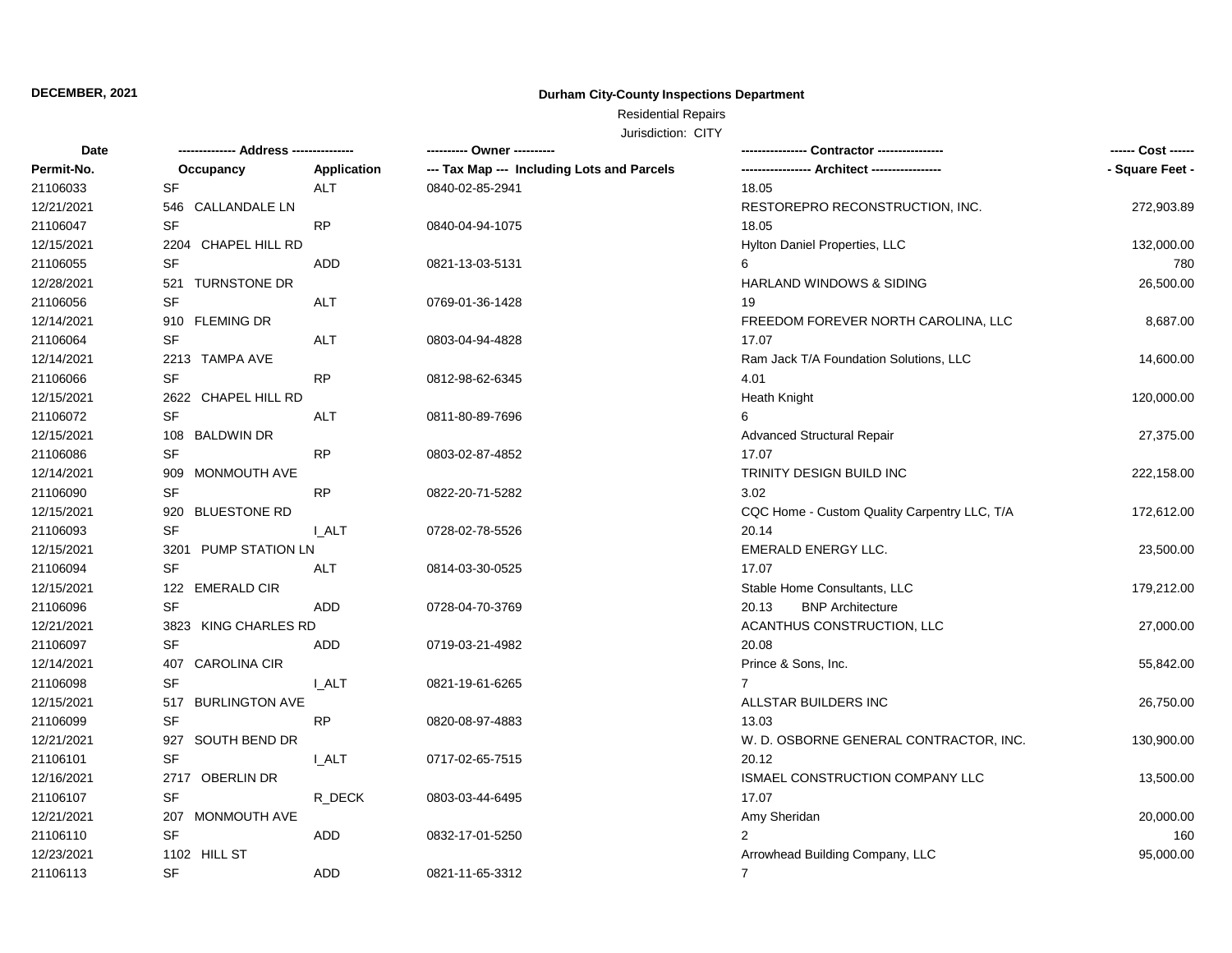### **Durham City-County Inspections Department**

# Residential Repairs

| <b>Date</b> |                                   |              | ---------- Owner ----------                | Contractor ----------------                      | ------ Cost ------ |
|-------------|-----------------------------------|--------------|--------------------------------------------|--------------------------------------------------|--------------------|
| Permit-No.  | Occupancy                         | Application  | --- Tax Map --- Including Lots and Parcels |                                                  | - Square Feet -    |
| 12/15/2021  | 9 BOUGAINVILLEA CT                |              |                                            | YES SOLAR SOLUTIONS - CATE ASSOCIATES, INC.      | 37,581.00          |
| 21106123    | <b>SF</b>                         | <b>ALT</b>   | 0729-03-14-3310                            | 20.11                                            |                    |
| 12/15/2021  | 1 BECKHAM PL                      |              |                                            | <b>GEORGE BRITTON HERRING</b>                    | 14,912.00          |
| 21106124    | SF                                | <b>RP</b>    | 0841-10-36-6991                            | 18.02                                            |                    |
| 12/15/2021  | 1904 BUFFALO WAY                  |              |                                            | PURE ENERGY, LLC.                                | 7,747.00           |
| 21106126    | SF                                | <b>ALT</b>   | 0842-01-36-5755                            | 18.01                                            |                    |
| 12/16/2021  | 5 HALLBROOK CT                    |              |                                            | S & R General Contracting                        | 10,700.00          |
| 21106128    | SF                                | <b>L_ALT</b> | 0846-01-16-7489                            | 21                                               |                    |
| 12/21/2021  | 1701 WILLOWCREST RD               |              |                                            | Blue Raven Solar LLC                             | 22,680.00          |
| 21106153    | <b>SF</b>                         | <b>ALT</b>   | 0850-03-13-4904                            | 18.05                                            |                    |
| 12/15/2021  | 102 COLLEGE AVE                   |              |                                            | Ram Jack T/A Foundation Solutions, LLC           | 3,150.00           |
| 21106157    | <b>SF</b>                         | <b>RP</b>    | 0717-01-36-7492                            | 20.12                                            |                    |
| 12/23/2021  | 5119 GREYFIELD BLVD               |              |                                            | NC Solar Now                                     | 20,545.00          |
| 21106162    | <b>SF</b>                         | ALT          | 0729-01-05-5434                            | 20.11                                            |                    |
| 12/16/2021  | 4124 AMBER STONE WAY              |              |                                            | Palmetto Solar, LLC                              | 28,000.00          |
| 21106187    | <b>SF</b>                         | ALT          | 0843-02-78-4006                            | 18.01                                            |                    |
| 12/22/2021  | 1130 MONTAGUE AVE                 |              |                                            | Palmetto Solar, LLC                              | 12,000.00          |
| 21106193    | <b>SF</b>                         | ALT          | 0769-01-27-2891                            | 19                                               |                    |
| 12/17/2021  | 8 CHIMNEY TOP CT                  |              |                                            | Allen Builders, LLC, John A.                     | 81,722.55          |
| 21106195    | <b>SF</b>                         | <b>ALT</b>   | 0801-04-53-3689                            | 20.17                                            |                    |
| 12/17/2021  | 3921 HOPE VALLEY RD               |              |                                            | Jerry D. Buno II                                 | 3,500.00           |
| 21106197    | SF                                | <b>LALT</b>  | 0719-02-66-4249                            | 20.07                                            |                    |
| 12/16/2021  | 215 WOODRIDGE DR                  |              |                                            | <b>Advanced Structural Repair</b>                | 10,800.00          |
| 21106204    | <b>SF</b>                         | <b>RP</b>    | 0820-05-18-0790                            | 6                                                |                    |
| 12/20/2021  | 1706 ENGLEWOOD AVE                |              |                                            | 8MSolar LLC                                      | 20,500.00          |
| 21106205    | <b>SF</b>                         | <b>ALT</b>   | 0822-14-44-0597                            | 4.01                                             |                    |
| 12/29/2021  | 2416 OWEN ST                      |              |                                            | GPS Home Services LLC                            | 99,500.00          |
| 21106213    | SF                                | OT           | 0831-20-71-6816                            | 10.01<br><b>Flow Designs</b>                     | 800                |
| 12/20/2021  | 1107 GOLDEN CREST DR              |              |                                            | PURE ENERGY, LLC.                                | 20,659.00          |
| 21106217    | SF                                | ALT          | 0843-01-17-1951                            | 18.01                                            |                    |
| 12/16/2021  | 1226 SEDGEFIELD ST                |              |                                            | <b>Advanced Structural Repair</b>                | 10,225.00          |
| 21106219    | $\ensuremath{\mathsf{SF}}\xspace$ | <b>RP</b>    | 0822-10-45-7860                            | 3.01                                             |                    |
| 12/21/2021  | 2900 ARNOLD RD                    |              |                                            | Ram Jack T/A Foundation Solutions, LLC           | 3,300.00           |
| 21106237    | SF                                | <b>RP</b>    | 0810-08-98-1338                            | 20.15                                            |                    |
| 12/20/2021  | 3 FIRETHORN CT                    |              |                                            | Susan Clifton                                    | 54,000.00          |
| 21106239    | <b>SF</b>                         | <b>I_ALT</b> | 0814-03-31-6625                            | 17.07                                            |                    |
| 12/21/2021  | 3510 SKYBROOK LN                  |              |                                            | TBC Roofing, LLC, T/A; Triangle Building Company | 15,000.00          |